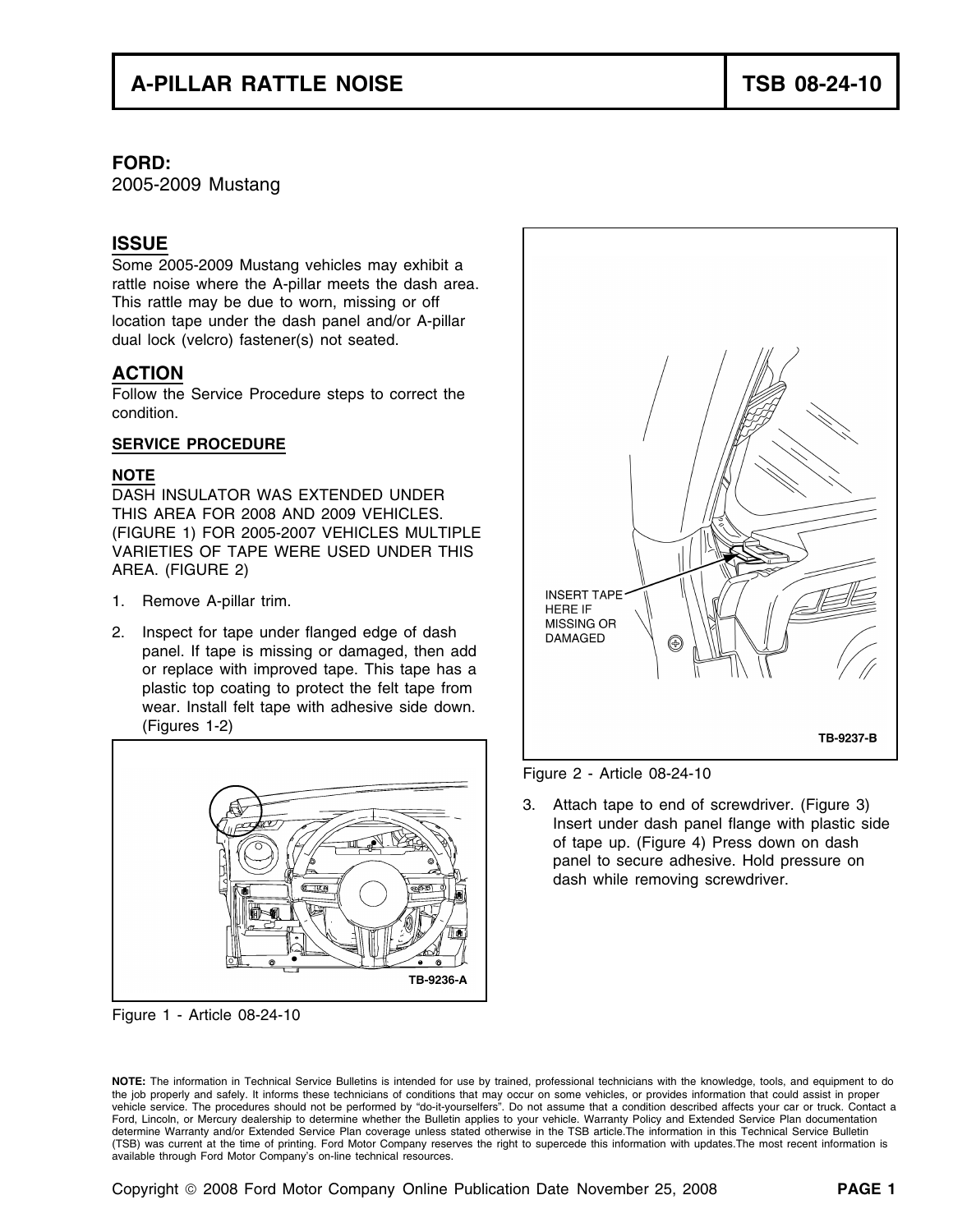



Figure 4 - Article 08-24-10

4. Inspect both A-pillar trim and A-pillar sheet metal to make sure both dual lock (velcro) Figure 7 - Article 08-24-10 fasteners are present. Replace if missing. **(Figures 5-6)** 





Figure 3 - Article 08-24-10 Figure 6 - Article 08-24-10

5. Install A-pillar. Press to securely mate dual lock fastener. (Figure 7)



| <b>PART NUMBER</b> | <b>PART NAME</b>               |
|--------------------|--------------------------------|
| 7R3Z-6321702-A     | Felt Tape                      |
| 5R3Z-6303552-AA    | Dual Lock - Sheet Metal        |
| W790192-S900       | Dual Lock - A-Pillar Fasteners |

**WARRANTY STATUS:** Eligible Under Provisions Of New Vehicle Limited Warranty Coverage IMPORTANT: Warranty coverage limits/policies are not altered by a TSB. Warranty coverage limits are determined by the identified causal part. **OPERATION DESCRIPTION TIME** 082410A 2005-2009 Mustang: 0.3 Hr.<br>Figure 5 - Article 08-24-10 **Secure A-Pillar Trim** Following Service Procedure ONE SIDE (Do

Not Use With 04104A)